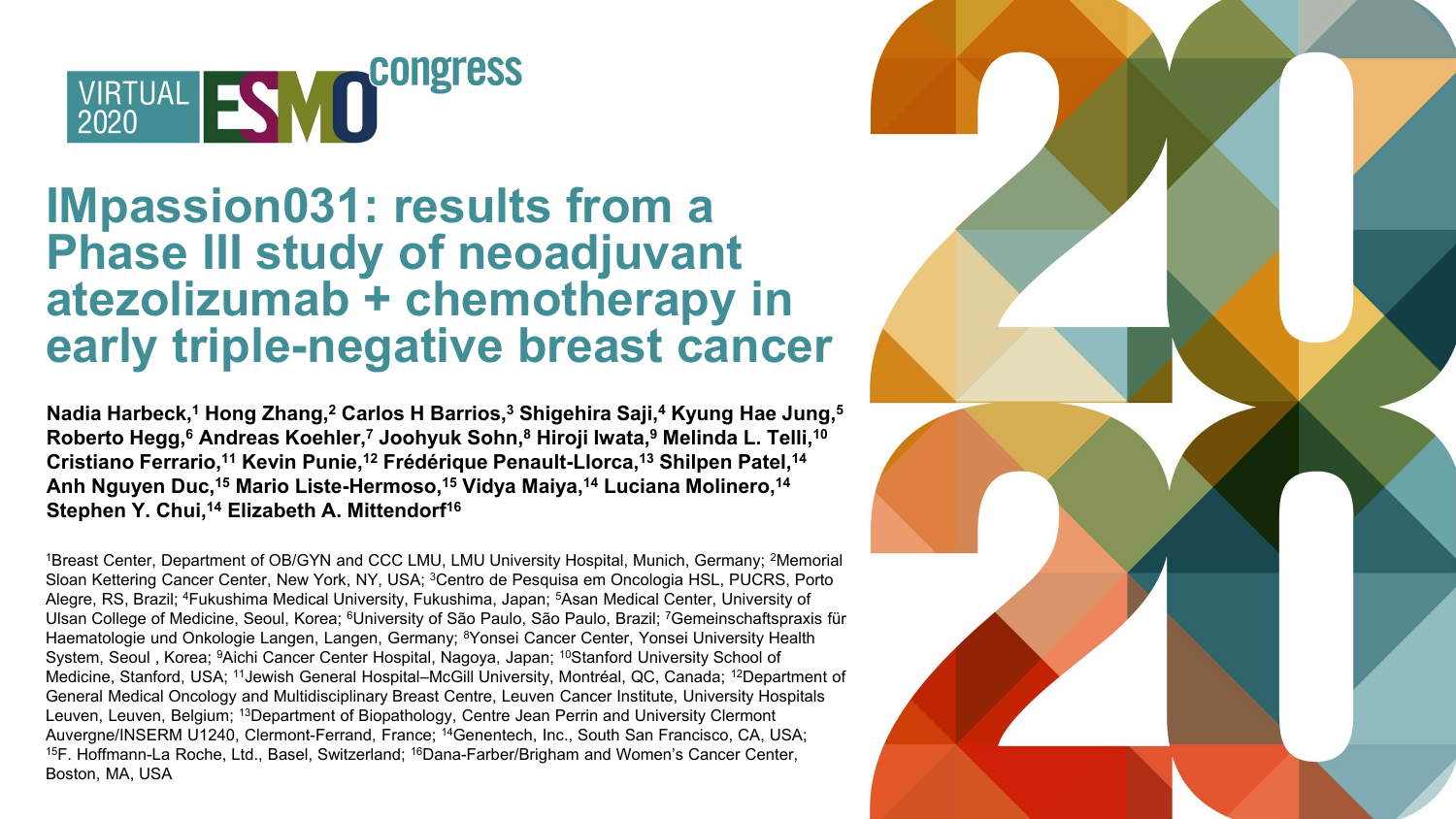

#### **Disclosures**

- Honoraria for lectures and/or consulting: Agendia, Amgen, AstraZeneca, BMS, Celgene, Daiichi-Sankyo, Genomic Health, Lilly, MSD, Novartis, Odonate, Pierre Fabre, Pfizer, Roche, Samsung, Sandoz/Hexal, Seattle Genetics
- Institution: clinical phase II-IV trials
- Other: co-Director West German Study Group (WSG)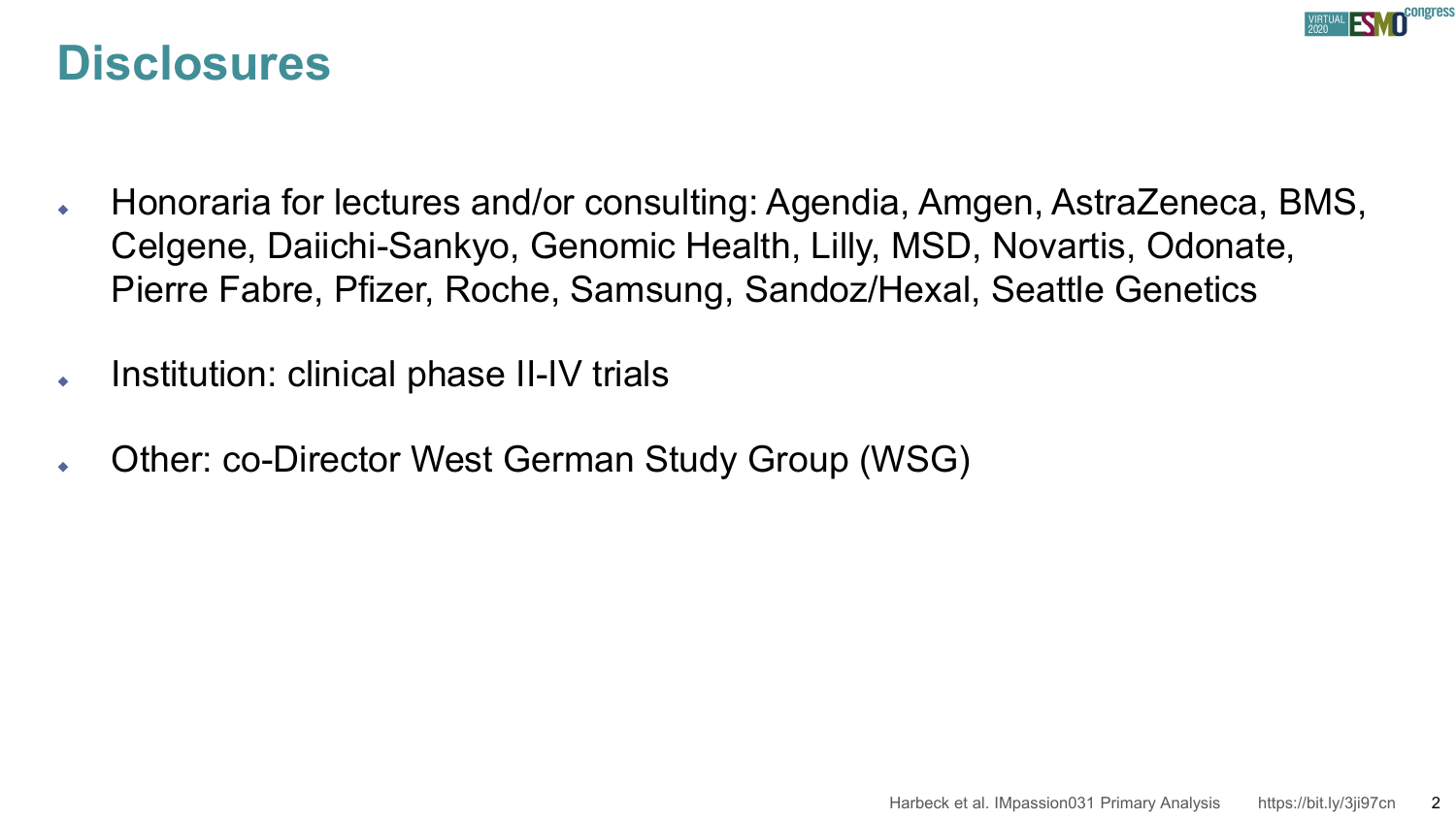

### **Background**

- Stage I-III TNBC accounts for 10%-20% of new diagnoses of early breast cancer<sup>1</sup>
- IMpassion130 showed that atezolizumab combined with nab-paclitaxel provided PFS benefit and a clinically meaningful OS benefit for PD-L1–positive<sup>a</sup> metastatic TNBC with an acceptable safety profile vs nab-paclitaxel alone2
- IMpassion031 (NCT03197935) is a phase III trial evaluating the efficacy and safety of atezolizumab vs placebo in combination with neoadjuvant chemotherapy consisting of sequential nab-paclitaxel and doxorubicin-cyclophosphamide for treatment of early-stage TNBC

OS, overall survival; PD-L1, programmed death-ligand 1; PFS, progression-free survival; TNBC; triple-negative breast cancer. a PD-L1–expressing immune cells covering ≥ 1% of tumour area (VENTANA SP142 assay).

1. Howlader N, et al. *SEER Cancer Statistics Review, 1975-2014*. Bethesda, MD: National Cancer Institute: 2017.

2. Schmid P, et al. *N Engl J Med.* 2018;379:2108-2121.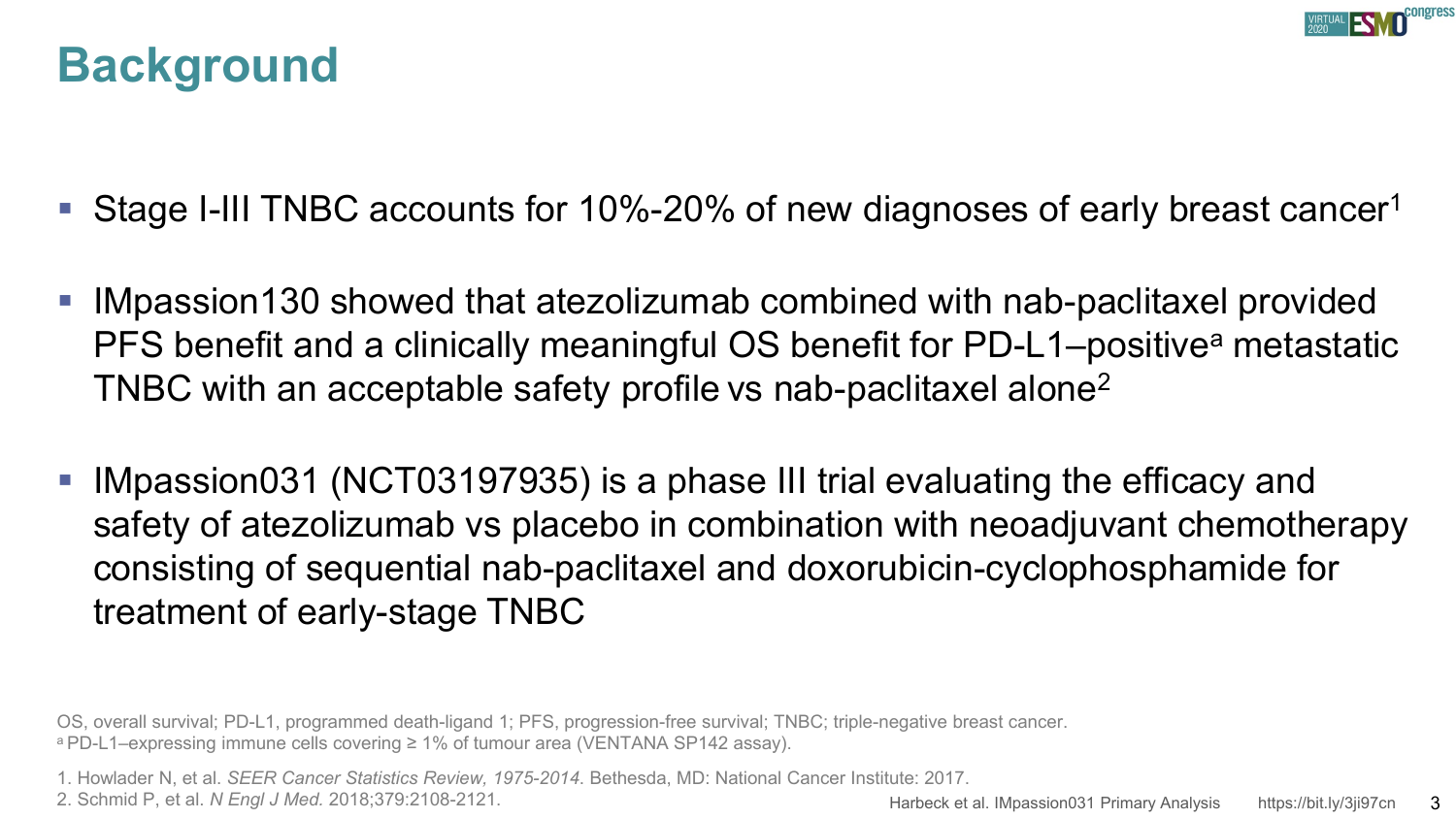

### **IMpassion031: Phase III atezolizumab neoadjuvant study in eTNBC1,2**

*A randomised, multicentre, international, double-blind, placebo-controlled trial*



**Co-primary endpoints:** pathologic complete response (pCR, ypT0/is ypN0) in ITT and PD-L1–positive (IC ≥ 1%) subpopulation

**Secondary endpoints:** EFS, DFS, and OS in ITT and in PD-L1–positive subpopulation, safety, PROs

a Postsurgical management of patients was at the discretion of the treating investigator and based on local practice guidelines.

pCR, pathologic complete response; PD-L1 IC, PD-L1–expressing tumor-infiltrating immune cells as percentage of tumor area using the VENTANA SP142 assay; PRO, patient-reported

outcome; q2w, every 2 weeks, q3w, every 3 weeks, qw, every week.

1. Mittendorf E, et al. SABCS 2017 [abstract 17-OT2-07-03]. 2. ClinicalTrials.gov.

https://clinicaltrials.gov/ct2/show/study/NCT03197935. Accessed 11 August 2020.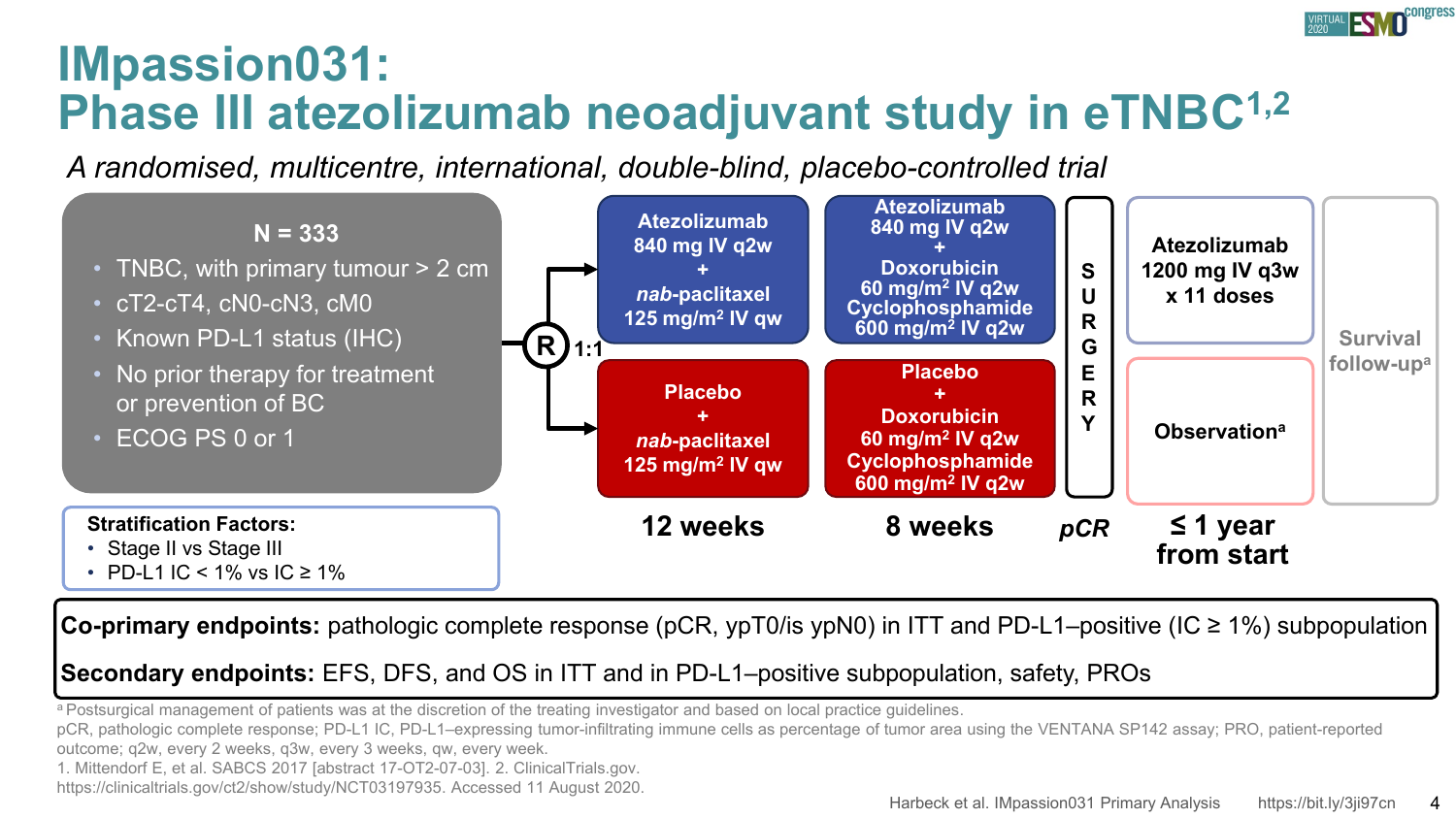

# **IMpassion031: Adaptive enrichment design**

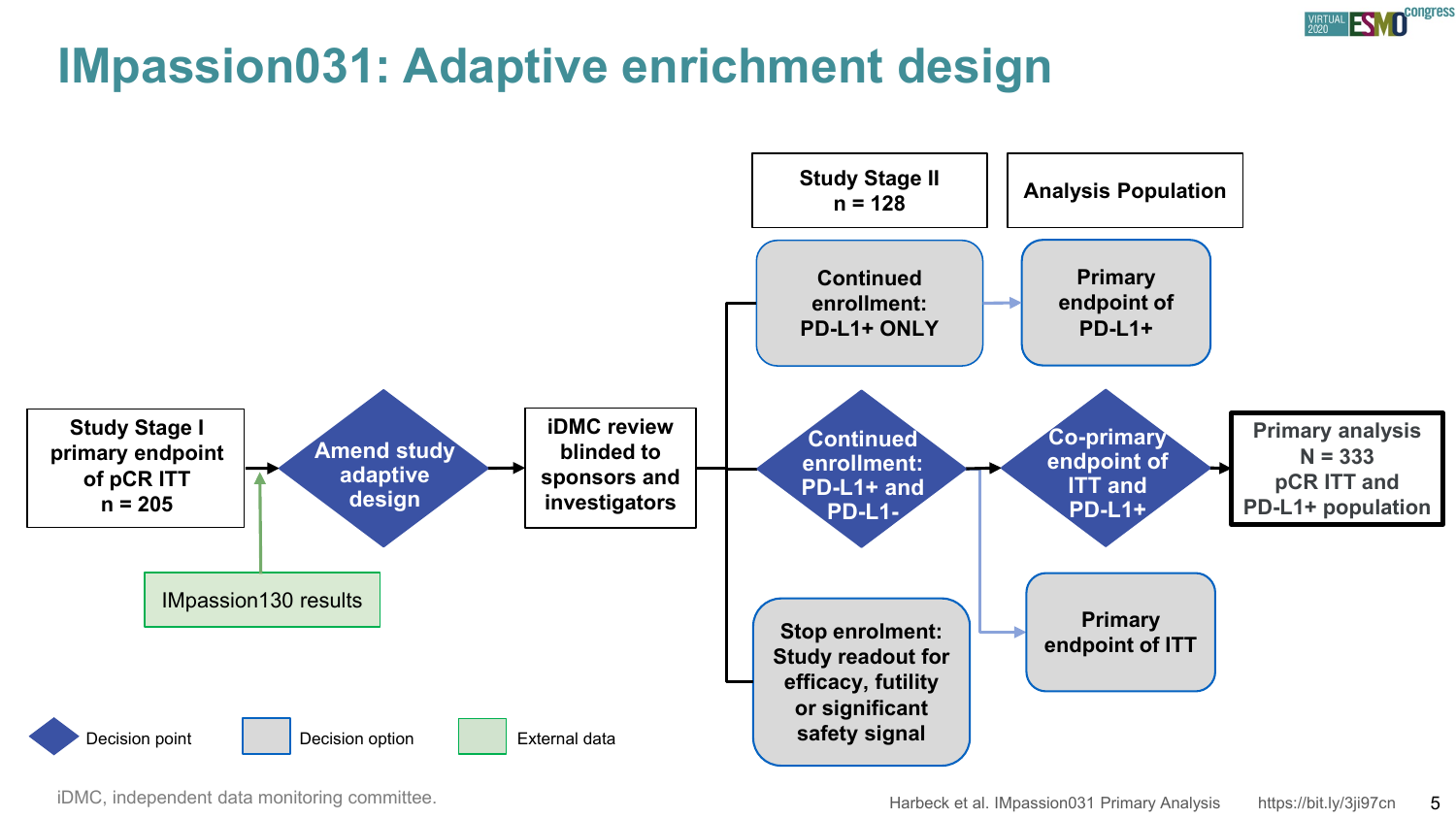

# **IMpassion031: Baseline characteristics (ITT)**

| <b>Characteristic</b>                  |                                  | Atezolizumab-Chemo (n = 165) | Placebo-Chemo (n = 168) |
|----------------------------------------|----------------------------------|------------------------------|-------------------------|
| Age, median (range), years             |                                  | 51.0 (22-76)                 | 50.5 (26-78)            |
| <b>ECOG PS, n (%)</b>                  | $\overline{0}$                   | 156 (94.5)                   | 153(91.1)               |
|                                        |                                  | 8(4.8)                       | 14(8.3)                 |
|                                        | Missing                          | 1(0.6)                       | 1(0.6)                  |
| Race, n (%)                            | White                            | 102 (61.8)                   | 108 (64.3)              |
|                                        | Asian                            | 47 (28.5)                    | 41(24.4)                |
|                                        | <b>Black or African American</b> | 9(5.5)                       | 15(8.9)                 |
|                                        | <b>Unknown</b>                   | 3(1.8)                       | 4(2.4)                  |
|                                        | Multiple                         | 4(2.4)                       | 0                       |
| AJCC stage, n (%)a,b                   | Ш                                | 126 (76.4)                   | 129 (76.8)              |
|                                        | III                              | 38(23.0)                     | 39(23.2)                |
| PD-L1, n (%) <sup>b</sup>              | $IC < 1\%$                       | 87 (52.7)                    | 92(54.8)                |
|                                        | IC $\geq 1\%$                    | 78 (47.3)                    | 76 (45.2)               |
| Staging of primary tumour, n (%)       | T <sub>2</sub>                   | 116 (70.3)                   | 123 (73.2)              |
|                                        | T3/T4                            | 49 (29.7)                    | 45 (26.8)               |
| Staging of regional lymph nodes, n (%) | N <sub>0</sub>                   | 109(66.1)                    | 96(57.1)                |
|                                        | N1/N2/N3                         | 56 (33.9)                    | 72 (42.9)               |
| Histological subtype <sup>c</sup>      | Ductal                           | 141 (85.5)                   | 140 (83.3)              |
|                                        | Lobular                          | 1(0.6)                       | 4(2.4)                  |
|                                        | <b>Tubular</b>                   | 1(0.6)                       | 4(2.4)                  |
|                                        | Other                            | 15(9.1)                      | 13(7.7)                 |
|                                        | <b>NOS</b>                       | 17(10.3)                     | 18(10.7)                |

a One patient in the atezolizumab arm was enrolled with Stage IV disease and was discontinued due to protocol deviation before starting study treatment.<br>**b** Stratification factor.

c One patient can have ≥ 1 subtype.

AJCC, American Joint Committee on Cancer; NOS, not otherwise specified. Here here harded a Harbeck et al. IMpassion031 Primary Analysis https://bit.ly/3ii97cn 6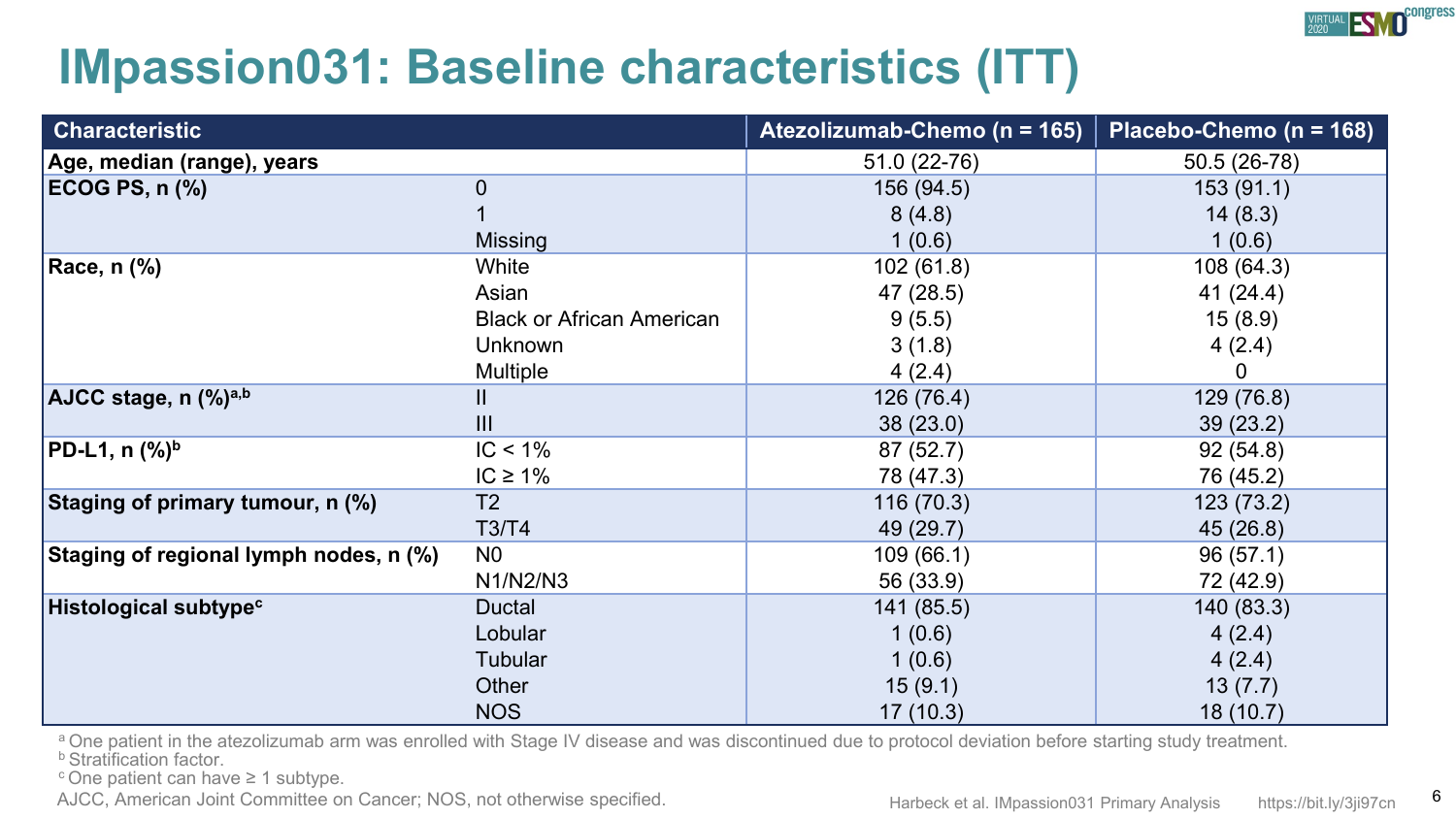

# **IMpassion031: Patient disposition (ITT)**



Clinical cutoff: April 3, 2020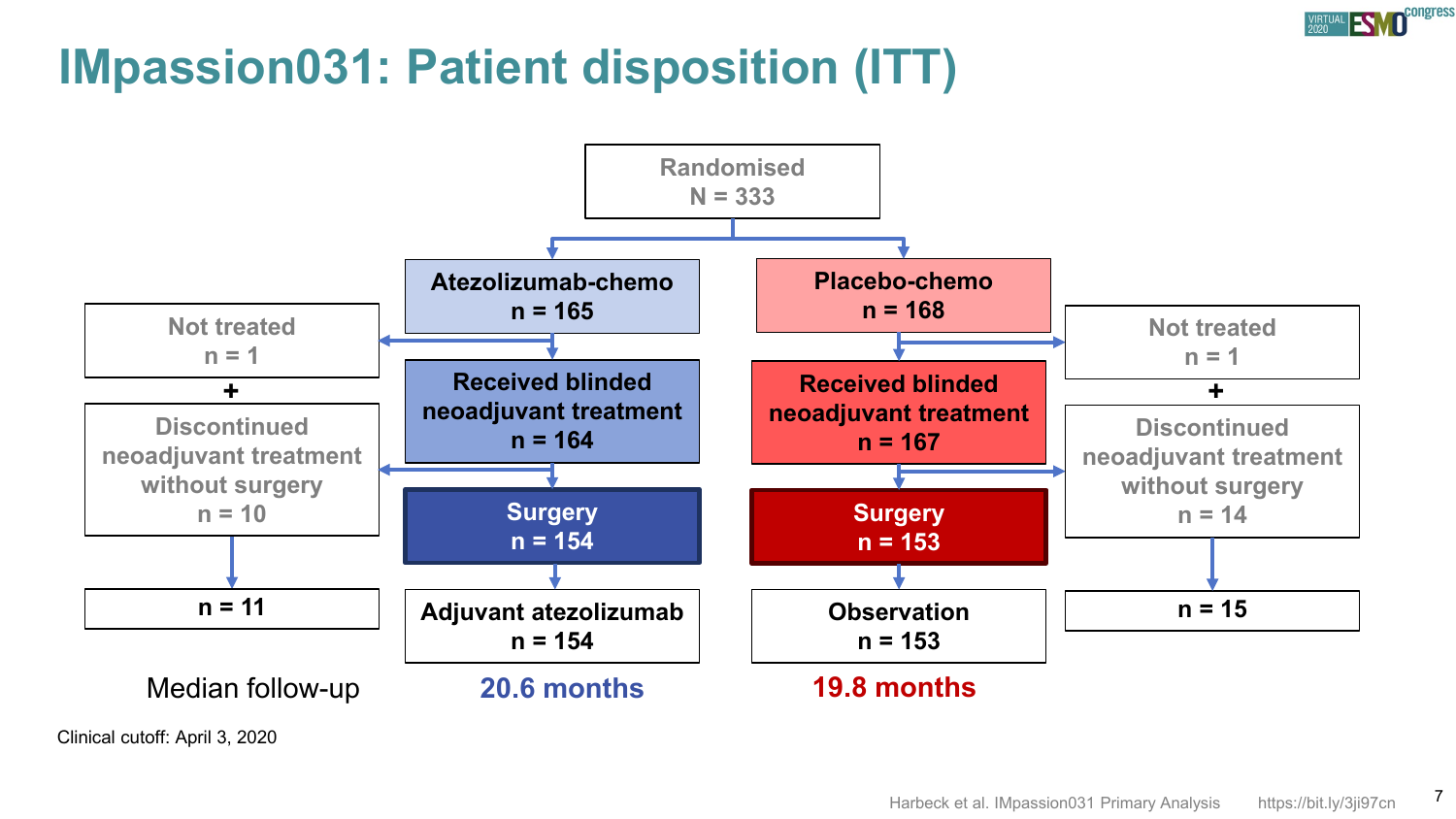

# **IMpassion031: Patients without surgery or missing pathologic complete response assessment (ITT)**

| Reason, n (%)                           | Atezolizumab-Chemo<br>$(n = 165)$ | <b>Placebo-Chemo</b><br>$(n = 168)$ |
|-----------------------------------------|-----------------------------------|-------------------------------------|
| Not treated or discontinued treatment   | 11(6.7)                           | 15(8.9)                             |
| <b>Protocol deviation</b>               | $1^a(0.6)$                        | $\mathbf 0$                         |
| Death                                   | 1(0.6)                            | 1(0.6)                              |
| Progressive disease                     | 5(3.0)                            | 7(4.2)                              |
| Withdrawal by patient                   | 1(0.6)                            | 6(3.6)                              |
| Physician decision                      | 1(0.6)                            | 1(0.6)                              |
| Surgery $\geq$ 4 months after last dose | 1 <sup>b</sup> (0.6)              | $\overline{0}$                      |
| Adverse event                           | 1(0.6)                            | 0                                   |

AE, adverse event.

a Patient had metastatic disease at entry.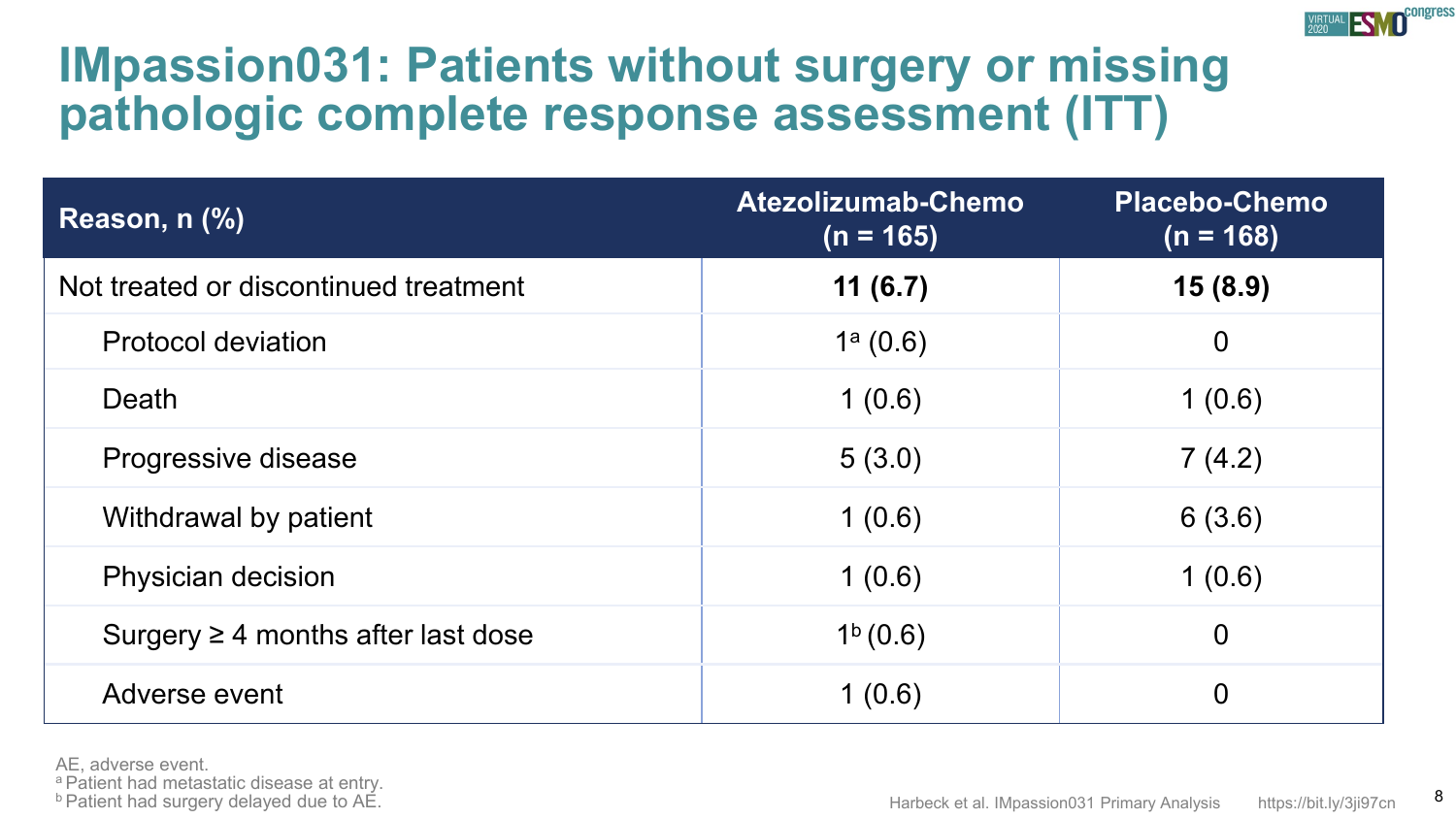# **IMpassion031: Co-primary endpoint pathologic complete response (ITT)**

#### **pCR (95% CI), ypT0/is ypN0**



Harbeck et al. IMpassion031 Primary Analysis https://bit.ly/3ji97cn 9 <sup>a</sup> One-sided significance boundary *P* = 0.0184 (accounting for the adaptive enrichment design). *P* = 0.0085 for the intersection hypothesis of pCR in the ITT and PD-L1–positive population.

congress

**VIRTUAL SVO**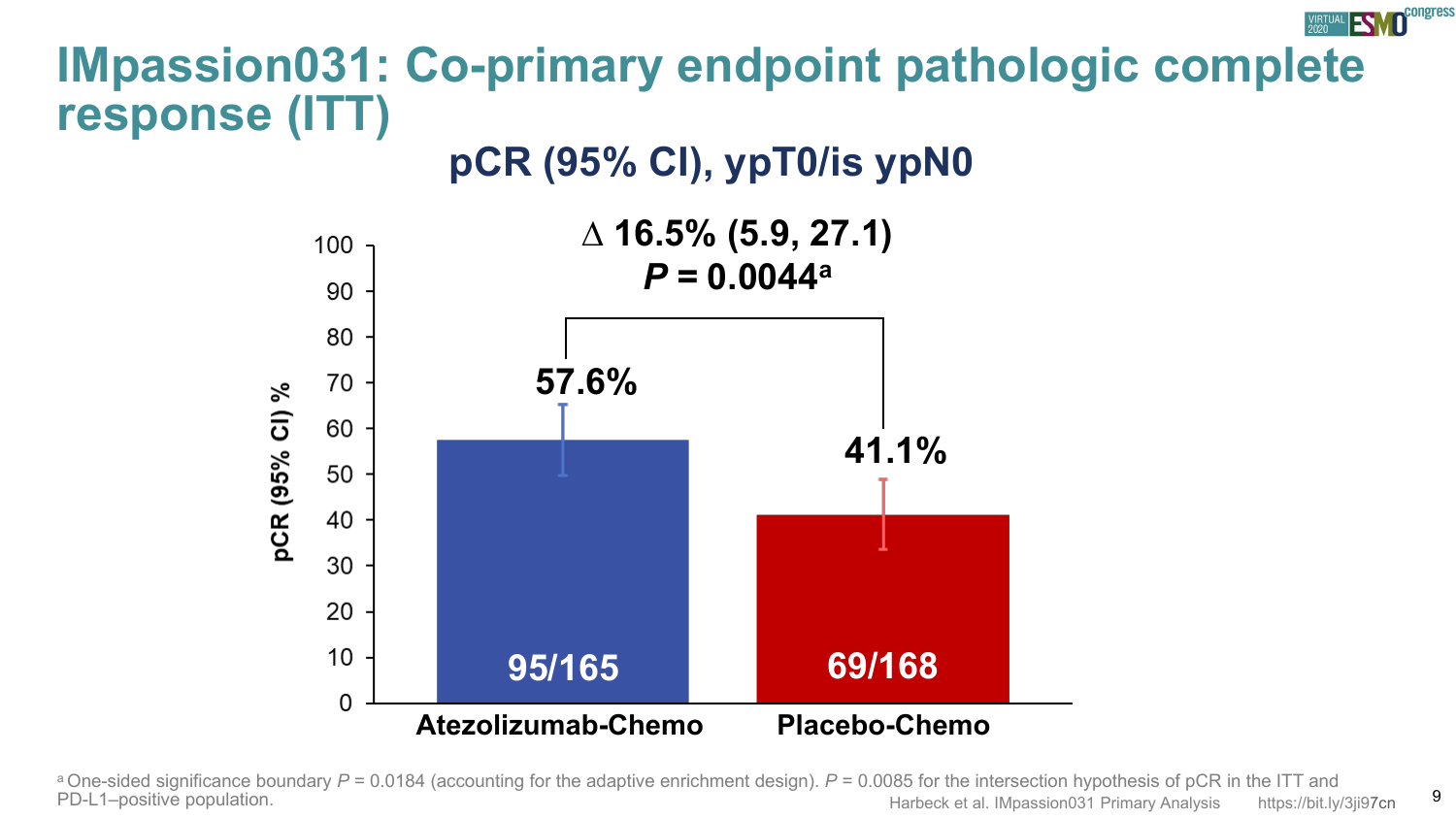# **IMpassion031: Co-primary endpoint pathologic complete response in PD-L1 positive tumoursa**



ª PD-L1+, PD-L1 IC ≥ 1%; PD-L1–, PD-L1 IC < 1%.<br><sup>b</sup> One-sided significance boundary *P* = 0.0184 (accounting for the adaptive enrichment design). P = 0.0085 for the intersection hypothesis of pCR in the ITT and PD-L1–positive population. The Harbeck et al. IMpassion031 Primary Analysis https://bit.ly/3ji97cn 10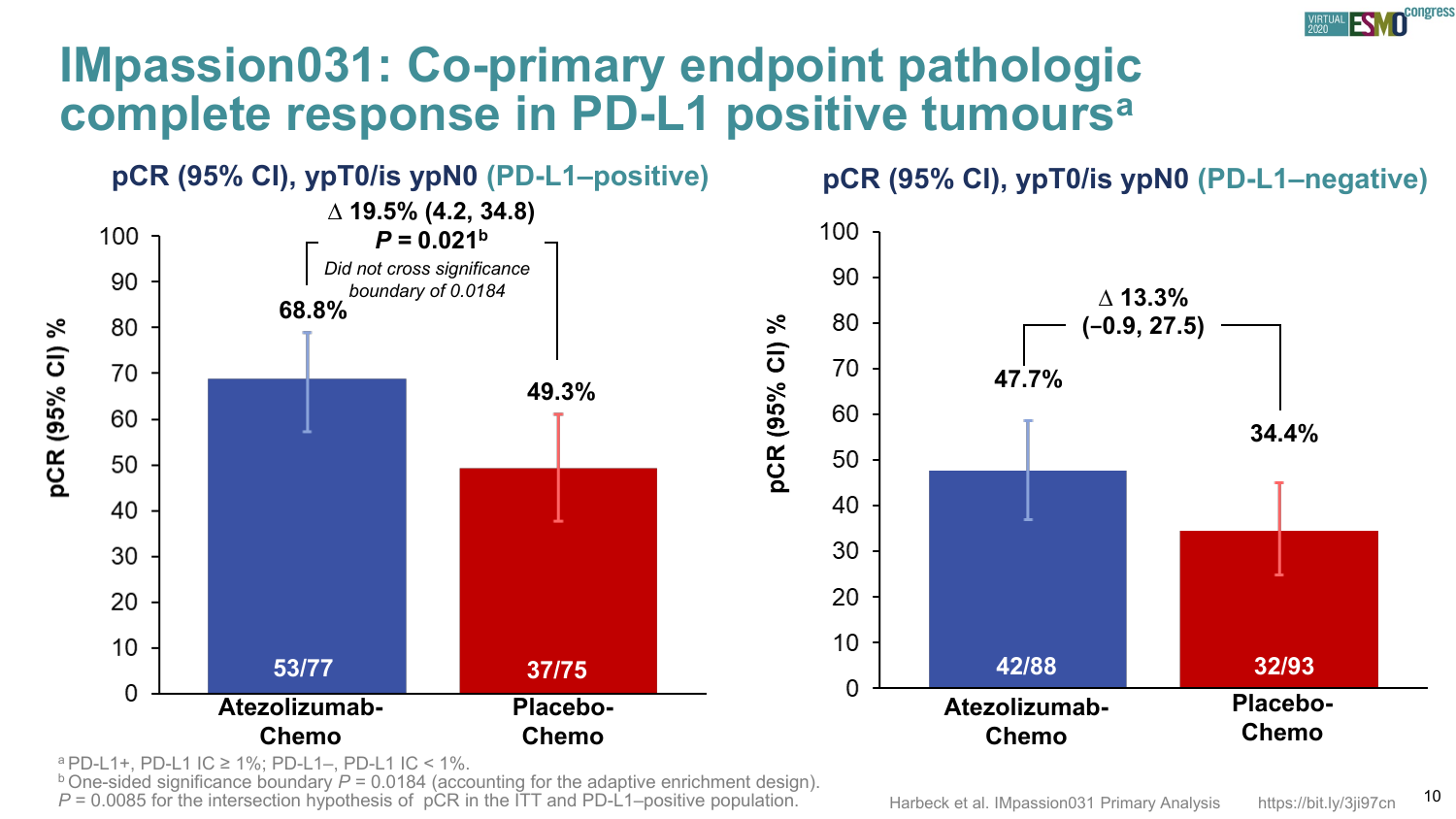

# **IMpassion031: Pathologic complete response (ITT)**

*Subgroup analysis*

|                           |                                                                                          |                                                                                      | Atezolizumab-Chemo<br>Placebo-Chemo                                                                                |                                                                                    |                                                                                                                    |              |                                                                                           |
|---------------------------|------------------------------------------------------------------------------------------|--------------------------------------------------------------------------------------|--------------------------------------------------------------------------------------------------------------------|------------------------------------------------------------------------------------|--------------------------------------------------------------------------------------------------------------------|--------------|-------------------------------------------------------------------------------------------|
|                           | pCR (%)                                                                                  | n/n                                                                                  | pCR (%)                                                                                                            | n/n                                                                                | Difference in pCR (95% CI)                                                                                         | $\Delta$ (%) | 95% CI                                                                                    |
| <b>Overall</b>            | 57.6                                                                                     | 95/165                                                                               | 41.1                                                                                                               | 69/168                                                                             | $\overline{\phantom{a}}$                                                                                           | 16.5         | 5.9, 27.1                                                                                 |
| <b>AJCC BC Stage</b>      |                                                                                          |                                                                                      |                                                                                                                    |                                                                                    |                                                                                                                    |              |                                                                                           |
| Ш                         | 61.9                                                                                     |                                                                                      | 46.5                                                                                                               |                                                                                    |                                                                                                                    | 15.4         | 3.3, 27.5                                                                                 |
| $\mathbf{III}$            |                                                                                          |                                                                                      | 23.1                                                                                                               |                                                                                    |                                                                                                                    |              | 1.1, 42.3                                                                                 |
| PD-L1 status <sup>a</sup> |                                                                                          |                                                                                      |                                                                                                                    |                                                                                    |                                                                                                                    |              |                                                                                           |
| PD-L1-positive            | 68.8                                                                                     |                                                                                      |                                                                                                                    |                                                                                    |                                                                                                                    |              | 4.2, 34.8                                                                                 |
| PD-L1-negative            |                                                                                          |                                                                                      |                                                                                                                    |                                                                                    |                                                                                                                    |              | $-0.9, 27.5$                                                                              |
| Age group                 |                                                                                          |                                                                                      |                                                                                                                    |                                                                                    |                                                                                                                    |              |                                                                                           |
|                           |                                                                                          |                                                                                      |                                                                                                                    |                                                                                    |                                                                                                                    |              | 1.1, 45.1                                                                                 |
| $\geq 40$ years           |                                                                                          |                                                                                      |                                                                                                                    |                                                                                    |                                                                                                                    |              | 2.3, 26.5                                                                                 |
| Race                      |                                                                                          |                                                                                      |                                                                                                                    |                                                                                    |                                                                                                                    |              |                                                                                           |
| White                     |                                                                                          |                                                                                      |                                                                                                                    |                                                                                    |                                                                                                                    |              | 0, 26.8                                                                                   |
| <b>Black</b>              |                                                                                          |                                                                                      |                                                                                                                    |                                                                                    |                                                                                                                    |              | $-21.7, 57.2$                                                                             |
| Asian                     |                                                                                          |                                                                                      |                                                                                                                    |                                                                                    |                                                                                                                    |              | 3.0, 43.6                                                                                 |
|                           |                                                                                          |                                                                                      |                                                                                                                    |                                                                                    |                                                                                                                    |              |                                                                                           |
|                           |                                                                                          |                                                                                      |                                                                                                                    |                                                                                    |                                                                                                                    |              | 3.5, 25.6                                                                                 |
|                           |                                                                                          |                                                                                      |                                                                                                                    |                                                                                    |                                                                                                                    |              | 1.2, 80.9                                                                                 |
|                           |                                                                                          |                                                                                      |                                                                                                                    |                                                                                    |                                                                                                                    |              |                                                                                           |
|                           |                                                                                          |                                                                                      |                                                                                                                    |                                                                                    |                                                                                                                    |              | $-4.8, 22.5$                                                                              |
|                           |                                                                                          |                                                                                      |                                                                                                                    |                                                                                    |                                                                                                                    |              | 9.8, 43.4                                                                                 |
| 0                         | < 40 years<br><b>ECOG PS</b><br><b>Regional lymph node</b><br>LN-negative<br>LN-positive | 44.7<br>47.7<br>58.8<br>57.3<br>57.8<br>44.4<br>57.4<br>57.7<br>62.5<br>57.8<br>57.1 | 78/126<br>17/38<br>53/77<br>42/88<br>20/34<br>75/131<br>59/102<br>4/9<br>24/47<br>90/156<br>5/8<br>63/109<br>32/56 | 49.3<br>34.4<br>35.7<br>42.9<br>44.4<br>26.7<br>34.1<br>43.1<br>21.4<br>49<br>30.6 | 60/129<br>9/39<br>37/75<br>32/93<br>15/42<br>54/126<br>48/108<br>4/15<br>14/41<br>66/153<br>3/14<br>47/96<br>22/72 |              | 21.7<br>19.5<br>13.3<br>23.1<br>14.4<br>13.4<br>17.8<br>23.3<br>14.6<br>41<br>8.8<br>26.6 |

-30-20-10 0 10 20 30 40 50 60 70 80 90

Placebo better Atezolizumab better

a PD-L1–positive, PD-L1 IC ≥ 1%; PD-L1–negative, PD-L1 IC < 1%.

Harbeck et al. IMpassion031 Primary Analysis https://bit.ly/3ji97cn 11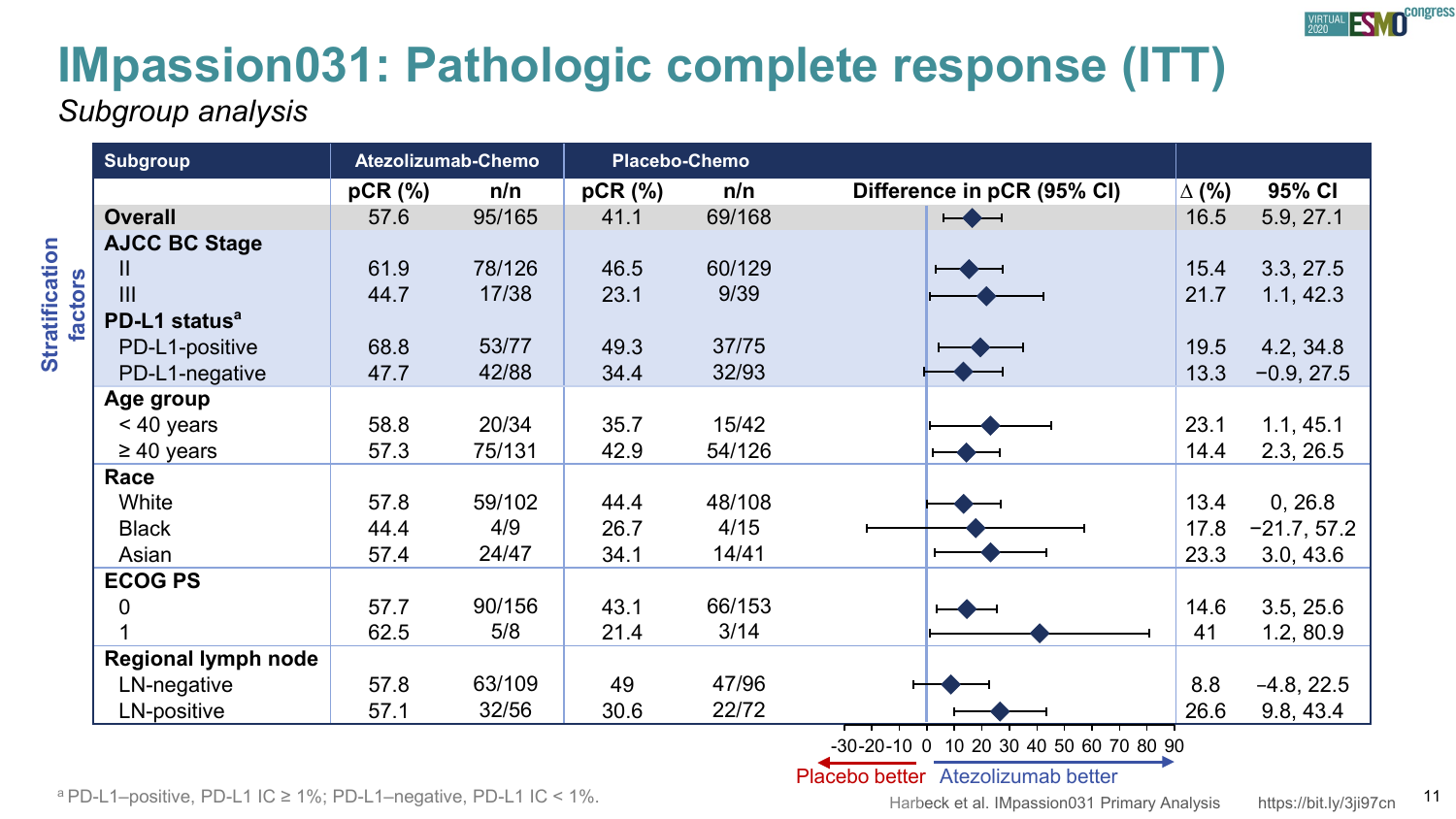# **IMpassion031: Secondary time-to-event endpoints (ITT)a**

|            |                        | Atezolizumab-Chemo | <b>Placebo-Chemo</b> |  |
|------------|------------------------|--------------------|----------------------|--|
| <b>EFS</b> | Events, $n/N$ $(\%)$   | 17/165 (10.3%)     | 22/168 (13.1%)       |  |
|            | Median (95% CI)        | NE (NE, NE)        | $NE$ (NE, NE)        |  |
|            | Stratified HR (95% CI) |                    | 0.76(0.40, 1.44)     |  |
| <b>DFS</b> | Events, $n/N$ $(\%)$   | $10/154b$ (6.5%)   | $13/153b$ (8.5%)     |  |
|            | Median (95% CI)        | $NE$ (NE, NE)      | $NE$ (NE, NE)        |  |
|            | Stratified HR (95% CI) |                    | 0.74(0.32, 1.70)     |  |
| <b>OS</b>  | Events, $n/N$ $(\%)$   | 7/165(4.2%)        | 9/168(5.4%)          |  |
|            | Median (95% CI)        | NE (27.40, NE)     | $NE$ (NE, NE)        |  |
|            | Stratified HR (95% CI) | 0.69(0.25, 1.87)   |                      |  |

- EFS, DFS and OS trends support the pCR benefit seen for atezolizumab-chemo
- EFS, DFS and OS are immature and will continue to be collected until the final analysis per protocol

NE, not estimable.

a This study was not formally powered for long-term secondary efficacy time-to-event endpoints.<br> **b Only patients having surgery are included.** 12<br> **b Only patients having surgery are included.** 12

ongress

**FSMA**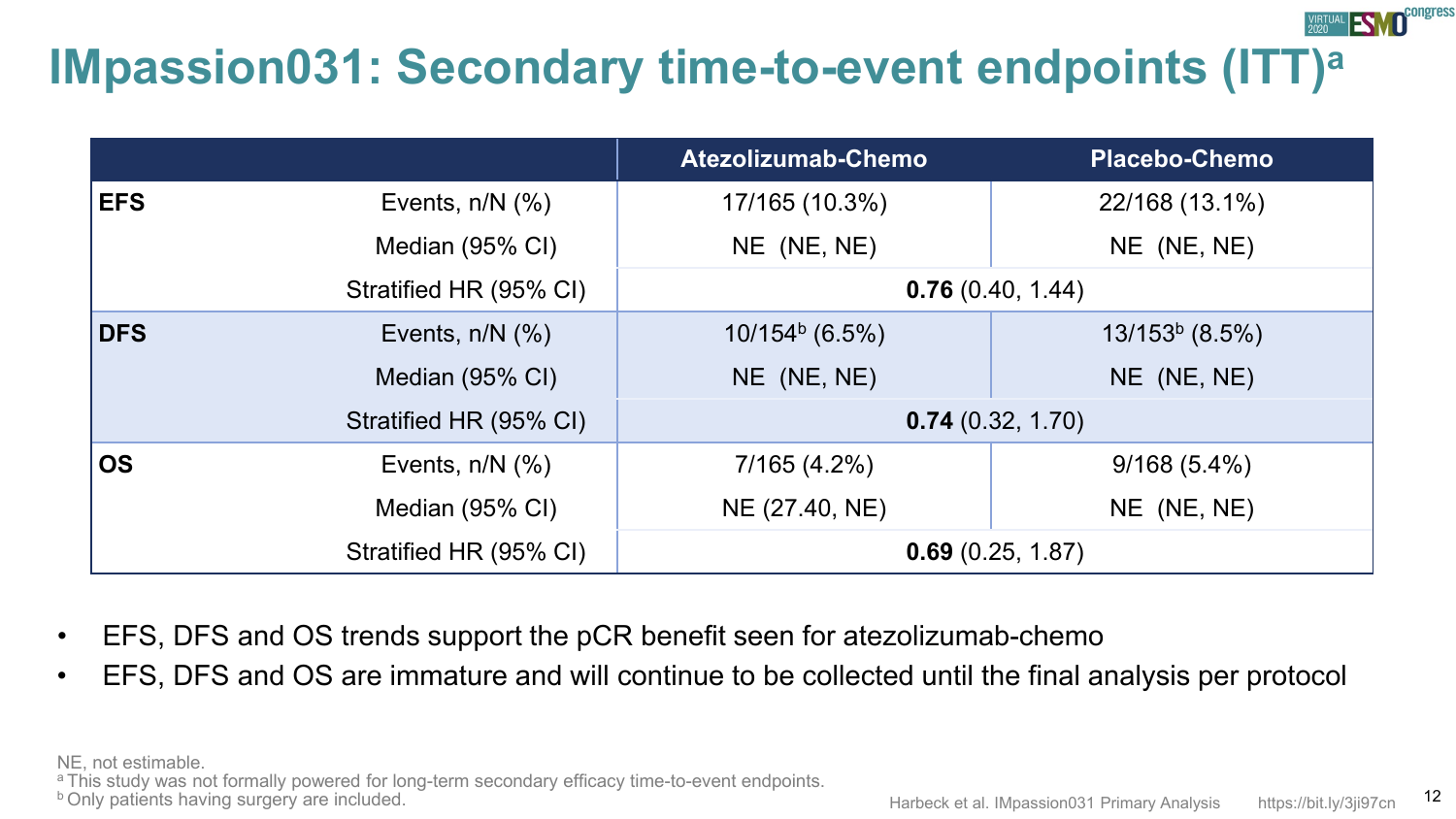

# **IMpassion031: Treatment exposure in the neoadjuvant phase**

#### Median dose intensitya



Dose intensity for a patient is defined as the total dose received over all planned cycles divided by the total planned dose.<br>Error bars indicate range.

Harbeck et al. IMpassion031 Primary Analysis https://bit.ly/3ji97cn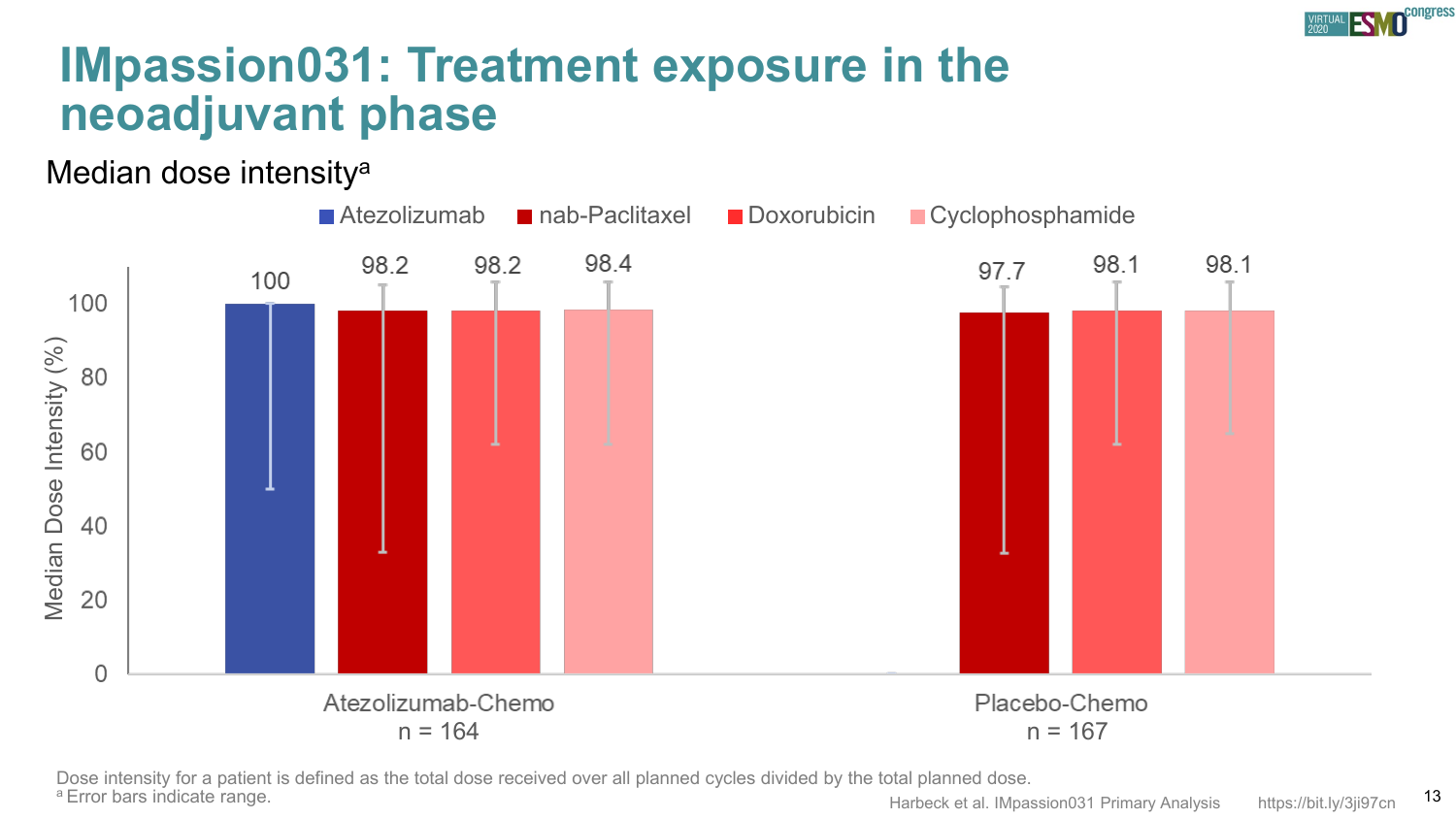

# **IMpassion031: Overall safety profile in the neoadjuvant phase**

|                                                    | Atezolizumab-Chemo (n = 164) | Placebo-Chemo ( $n = 167$ ) |
|----------------------------------------------------|------------------------------|-----------------------------|
| Number of patients $\geq 1$ AE, n (%)              | 163 (99.4)                   | 167 (100)                   |
| Grade 3-4, n (%)                                   | 103(62.8)                    | 101(60.5)                   |
| Treatment-related Grade 3-4 AE                     | 93(56.7)                     | 89 (53.3)                   |
| Grade 5, $n$ $\binom{0}{0}^a$                      | 1(0.6)                       | 1(0.6)                      |
| Serious AE, n (%)                                  | 50(30.5)                     | 30(18.0)                    |
| <b>Treatment-related SAE</b>                       | 37(22.6)                     | 26(15.6)                    |
| AE leading to any treatment discontinuation, n (%) | 37(22.6)                     | 33(19.8)                    |
| Of atezolizumab/placebo                            | 21(12.8)                     | 19(11.4)                    |
| Of nab-paclitaxel                                  | 27(16.5)                     | 23(13.8)                    |
| Of doxorubicin                                     | 8(4.9)                       | 10(6.0)                     |
| Of cyclophosphamide                                | 8(4.9)                       | 10(6.0)                     |

• Rates of treatment-related serious AEs were higher in the atezolizumab-chemo arm

• Grade 3-4 AEs and discontinuation rates were well balanced

a One unrelated Grade 5 AE each occurred in the atezolizumab-chemo arm (road traffic accident) and the placebo-chemo arm (pneumonia).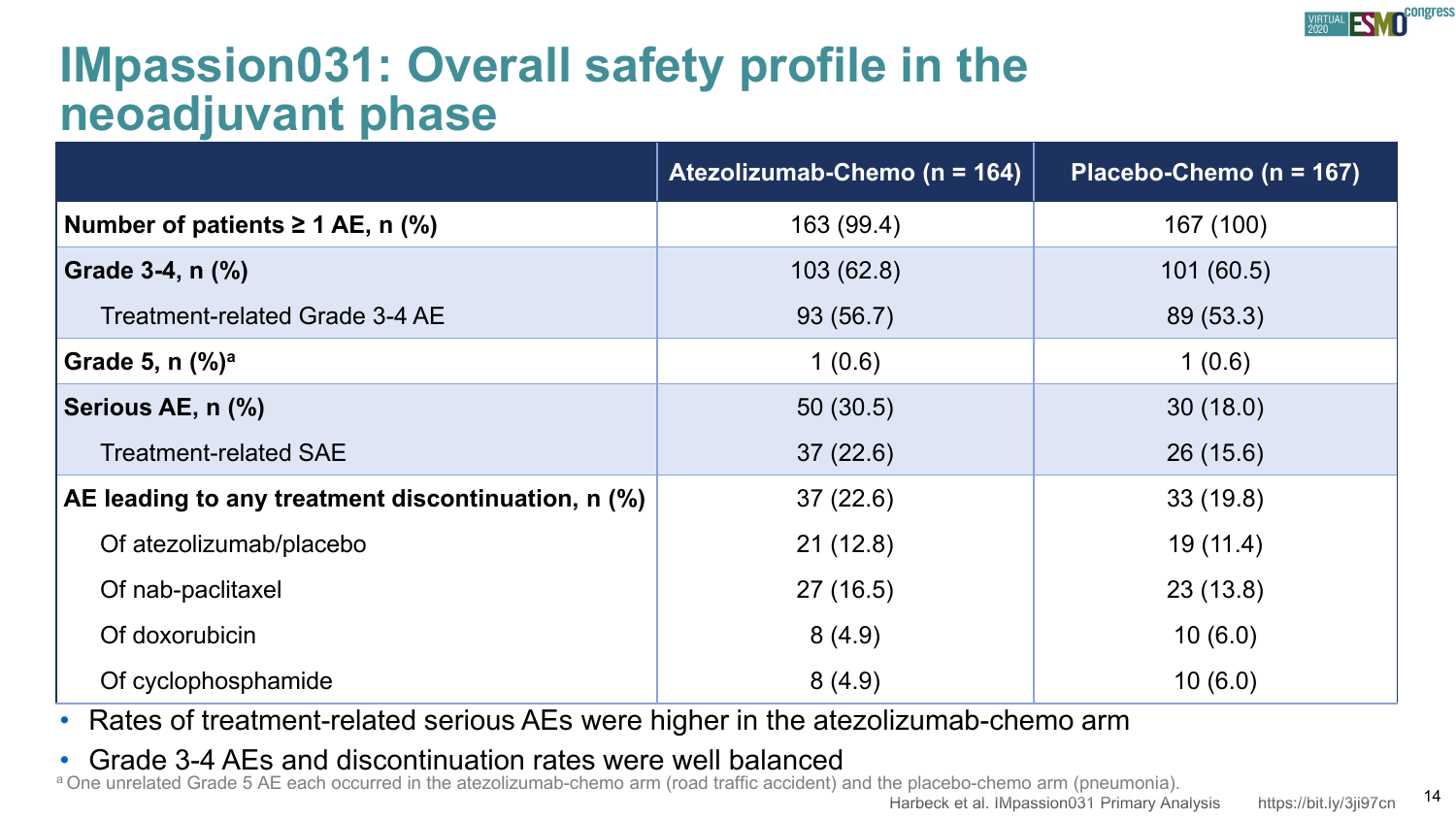

# **IMpassion031: Most common (≥ 20%) AEs in the neoadjuvant phase**

#### **Most Common (≥ 20%) AEs in the Neoadjuvant Phase**



ALT, alanine aminotransferase; AST, aspartate aminotransferase.<br>15<br>15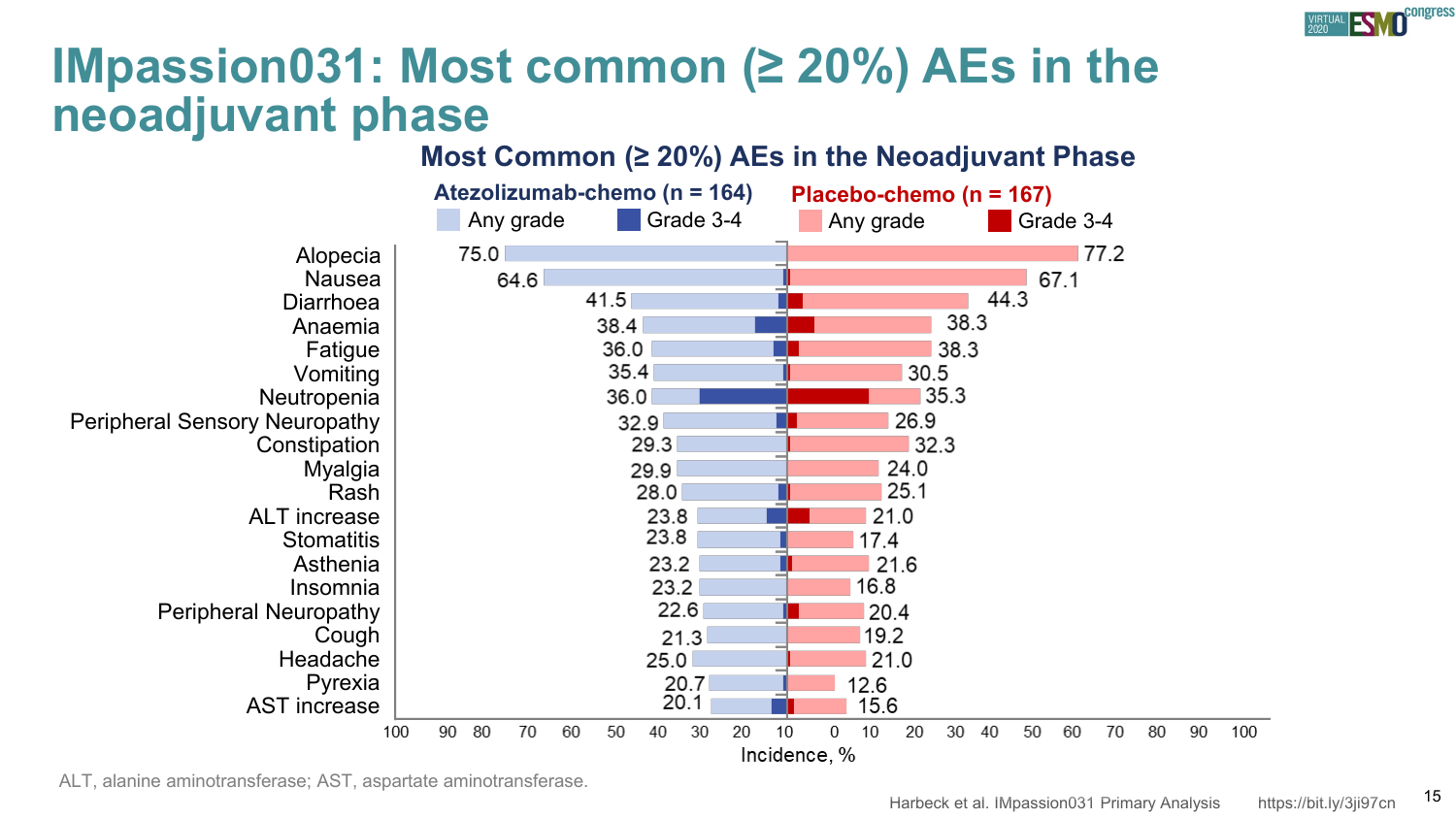

# **IMpassion031: Grade 3-4 AEs and serious AEs in the neoadjuvant phase**

**Atezolizumab-chemo (n = 164) Placebo-chemo (n = 167)**



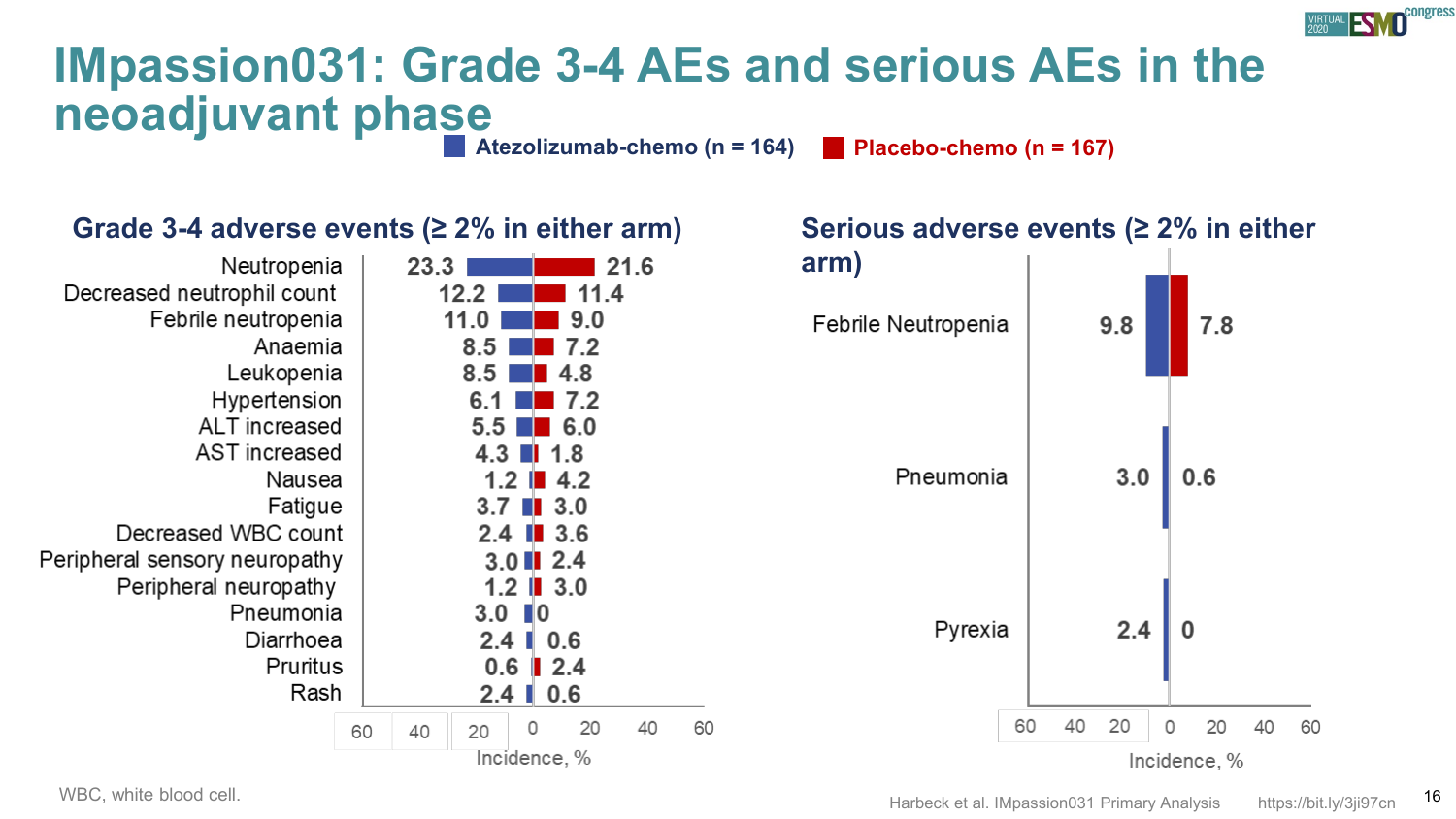

# **IMpassion031: Adverse events of special interest (AESI) in the neoadjuvant phasea**

| Summary, n (%)                          | Atezolizumab-Chemo (n = 164) |           | Placebo-Chemo (n = 167) |           |
|-----------------------------------------|------------------------------|-----------|-------------------------|-----------|
| <b>All AESIs</b>                        | 115(70.1)                    |           | 101(60.5)               |           |
| Grade 3-4 AESI                          | 24(14.6)                     |           | 20(12.0)                |           |
| <b>Serious AESI</b>                     | 11(6.7)                      |           | 5(3.0)                  |           |
| AESI requiring systemic corticosteroids | 21(12.8)                     |           | 16 (9.6)                |           |
| Specific AESIs, n (%)                   | <b>Any Grade</b>             | Grade 3-4 | <b>Any Grade</b>        | Grade 3-4 |
| <b>Hepatitis</b>                        | 2(1.2)                       | 0         | 1(0.6)                  |           |
| Hypothyroidism                          | 11(6.7)                      | 0         | 2(1.2)                  | 0         |
| Hyperthyroidism                         | 5(3.0)                       | 0         |                         | 0         |
| Adrenal insufficiency                   |                              | 0         | 1(0.6)                  | 0         |
| Pneumonitis                             | 2(1.2)                       | 1(0.6)    | 2(1.2)                  |           |
| Colitis                                 | 1(0.6)                       | 1(0.6)    | 1(0.6)                  | 0         |
| Guillain-Barré syndrome                 |                              |           | 2(1.2)                  | 1(0.6)    |
| <b>Diabetes</b>                         | 1(0.6)                       | $\Omega$  | 1(0.6)                  |           |
| <b>Encephalitis</b> <sup>b</sup>        | 1(0.6)                       | 1(0.6)    |                         | 0         |
| <b>Myositis</b>                         | 1(0.6)                       | 1(0.6)    | 0                       | 0         |
| Rash                                    | 80(48.8)                     | 6(3.7)    | 82 (49.1)               | 6(3.6)    |
| Infusion-related reactions              | 17(10.4)                     | 1(0.6)    | 11(6.6)                 | 1(0.6)    |
| Ocular inflammatory toxicity            | 2(1.2)                       |           |                         |           |
| Severe cutaneous reactions              | 0                            | 0         | 1(0.6)                  | 0         |

aAESI as medical concepts (grouped by MedDRA preferred terms) as defined by the sponsor.<br>
bOne additional case of photophobia in each arm not included. In the sponsor and the sponsor of all Massion not included.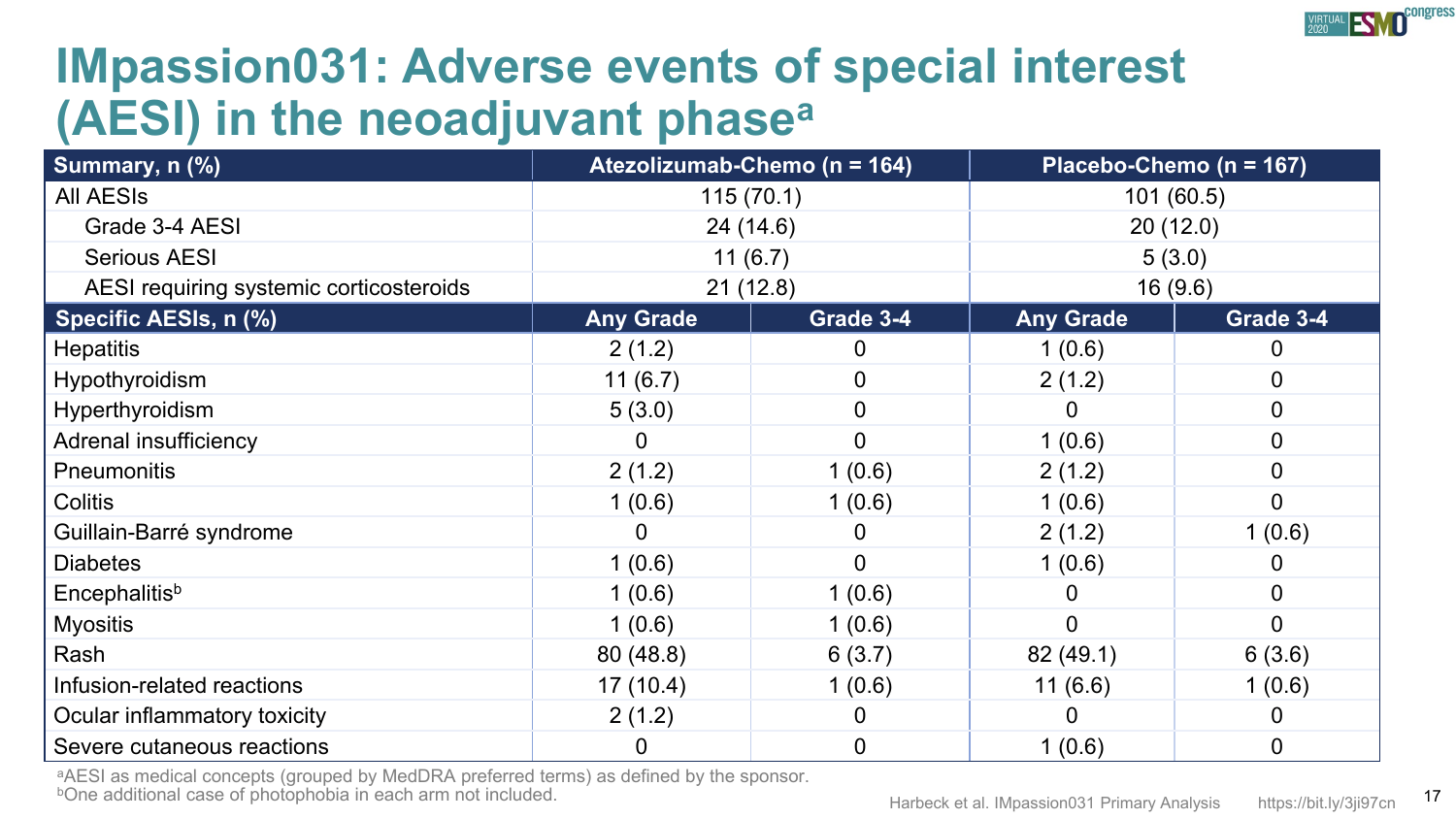

# **IMpassion031: Summary**

- Atezolizumab + chemotherapy resulted in a statistically significant and clinically meaningful +16.5% increase in pCR rate vs placebo + chemotherapy (57.6% vs 41.1%) in the ITT population (*P* = 0.0044)
	- Benefit was observed regardless of PD-L1 status and across clinical subgroups
- Although the data are immature, trends for EFS, DFS, and OS support the pCR benefit seen with atezolizumab + chemotherapy
- The safety profile of atezolizumab + chemotherapy (nab-paclitaxel/AC) was consistent with the known risks of the individual study drugs
	- Commonly reported AEs were relatively similar between arms and mostly driven by chemotherapy
- The combination of atezolizumab with neoadjuvant chemotherapy for stage II-III TNBC provides clinically meaningful pCR benefit with an acceptable safety profile independent of PD-L1 status
- This new combination therapy may offer an improved curative treatment option for this patient population with a high unmet medical need